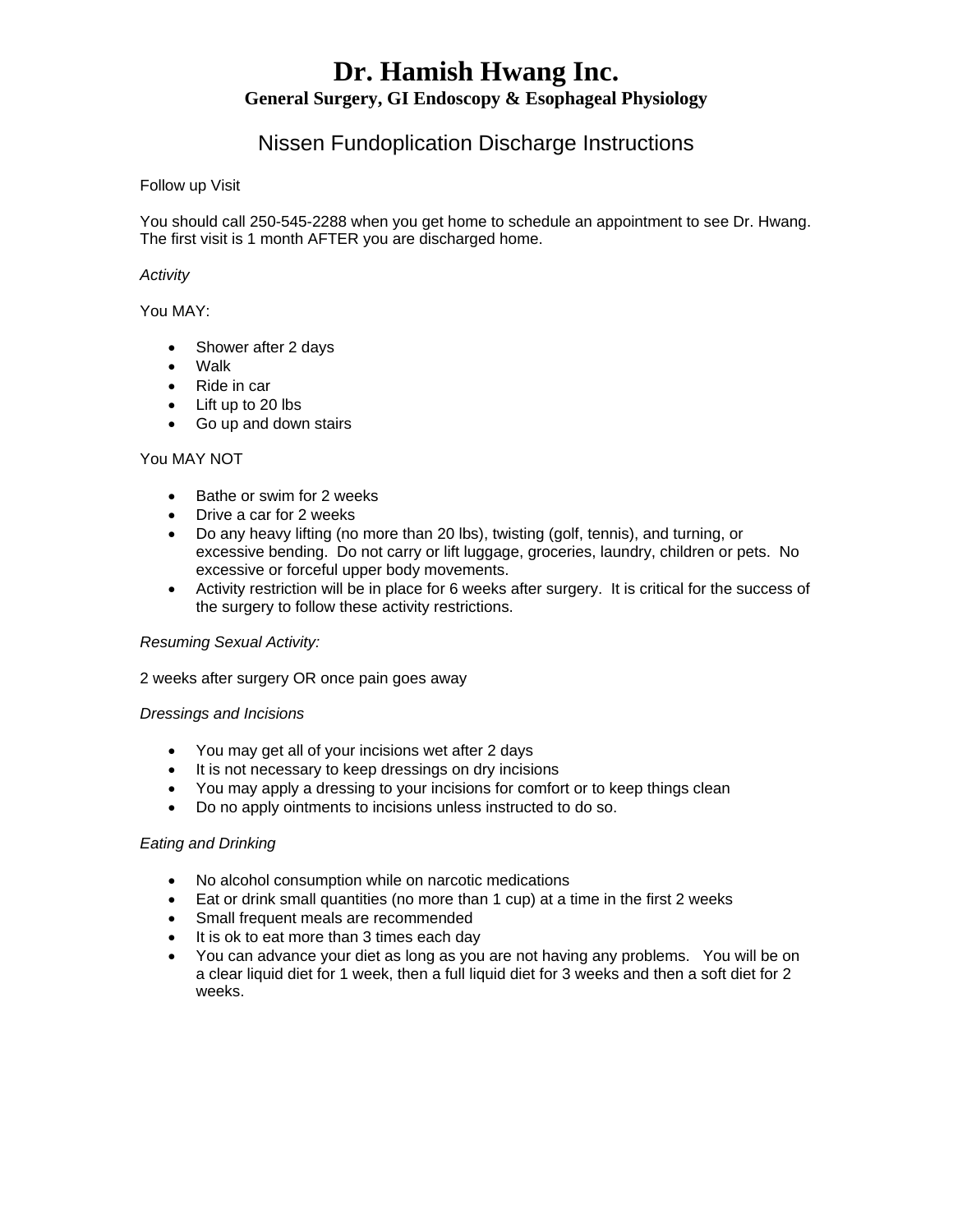# **Dr. Hamish Hwang Inc.**

# **General Surgery, GI Endoscopy & Esophageal Physiology**

# *Pills/Medications*

All pills and medications must be crushed and taken with liquids for the first week.

# *Diet Instructions:*

# *FIRST WEEK*

# **Principle: Anything you can see through you can have**.

YES Items:

- - Jello
	- Juice (cranberry, apple, grape)
	- Coffee
	- Water
	- Popsicles
	- Broth
	- $\bullet$  Ice

# NO Items:

Carbonated beverages, solid foods, thick liquids, alcohol, gum, hard candy

Instructions:

- 1. Start by taking half a cup at a time
- 2. Increase the amount a little each day
- 3. Don't gulp liquids down
- 4. This diet should be strictly adhered to for week 1 after surgery.

# *SECOND, THIRD AND FOURTH WEEK (weeks 2 to 4): Full Liquid Diet*

# **Principle: Anything you can pour you can have.**

YES Items:

- Everything on the clear liquid diet
- Cream (strained) soups
- Pudding
- Ice cream
- Milk
- Yogurt
- Thinned oatmeal (or hot) cereal, Cream of Wheat, Farina
- Milk shakes

NO Items:

Carbonated beverages, solid foods, gum, hard candy